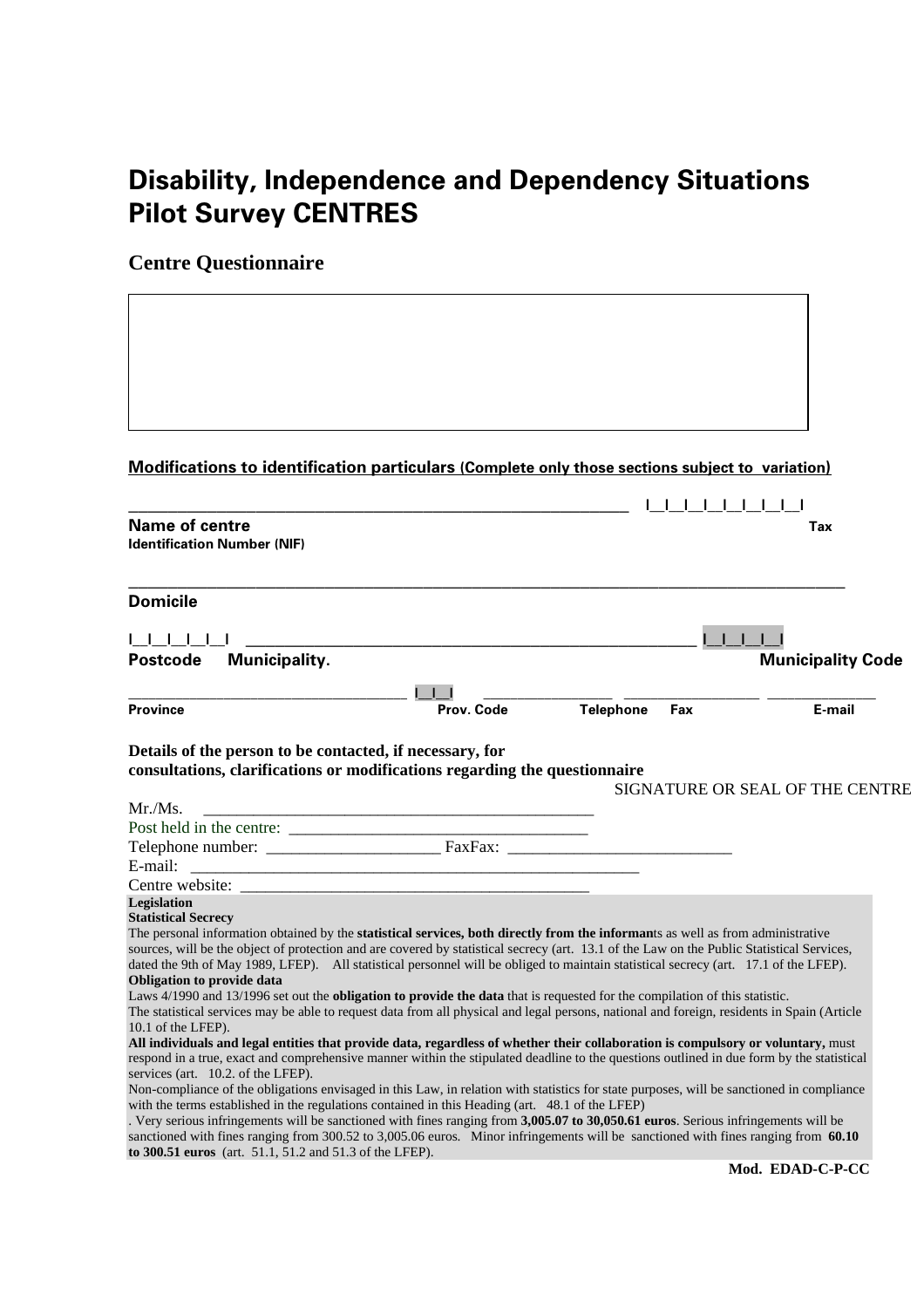#### **General instructions**

**Information unit:** Social Residential Attention Centres. **Reference period:** data must refer to **15 January 2008** except where the question elicits information referring to a different period. **Structure of the questionnaire:** The questionnaire is composed of 8 sections: A. General data of centre. B. Provision of bedplaces and bedrooms C. Characteristics of persons residents in the centre. D. Services. E. Facilities.

- F. Action protocols
- G. Human Resources.
- H. Expenditure.

Form of recording the data: please complete the data clearly. Please do not write in the shaded areas. The financial data is requested in **euros, without including VAT**.

**A. General data of centre Consignment term:** this questionnaire, duly completed with the required information, must be returned within a term **not exceeding 10 days.**

# **A. General data of centre**

#### **Type of centre**

#### **Please mark the appropriate box with a cross (X)**

| Old people's homes.<br>Centres of attention for persons with physical disabilities, |          |                                        |
|-------------------------------------------------------------------------------------|----------|----------------------------------------|
| learning difficulties or mental illness.                                            |          |                                        |
| Reference centres.                                                                  | $\Box 3$ |                                        |
| <b>Others</b>                                                                       |          | $\square 4 \Rightarrow$ Please specify |
|                                                                                     |          |                                        |

#### **A.2 Centre specialisation**

#### **Please mark no more than two with a cross (X)**

| Able-bodied elderly persons               |                                     |
|-------------------------------------------|-------------------------------------|
| Elderly persons in a dependency situation | $\Box$ 2                            |
| Psychogeriatrics                          | Π3                                  |
| Physical disability                       | $\Box 4$                            |
| Sensory impairment                        | ∏5                                  |
| Learning difficulties                     | ୮6                                  |
| Mental illness                            | $\sqcap$ 7                          |
| <b>Others</b>                             | $\Box 8 \Rightarrow$ Please specify |
|                                           |                                     |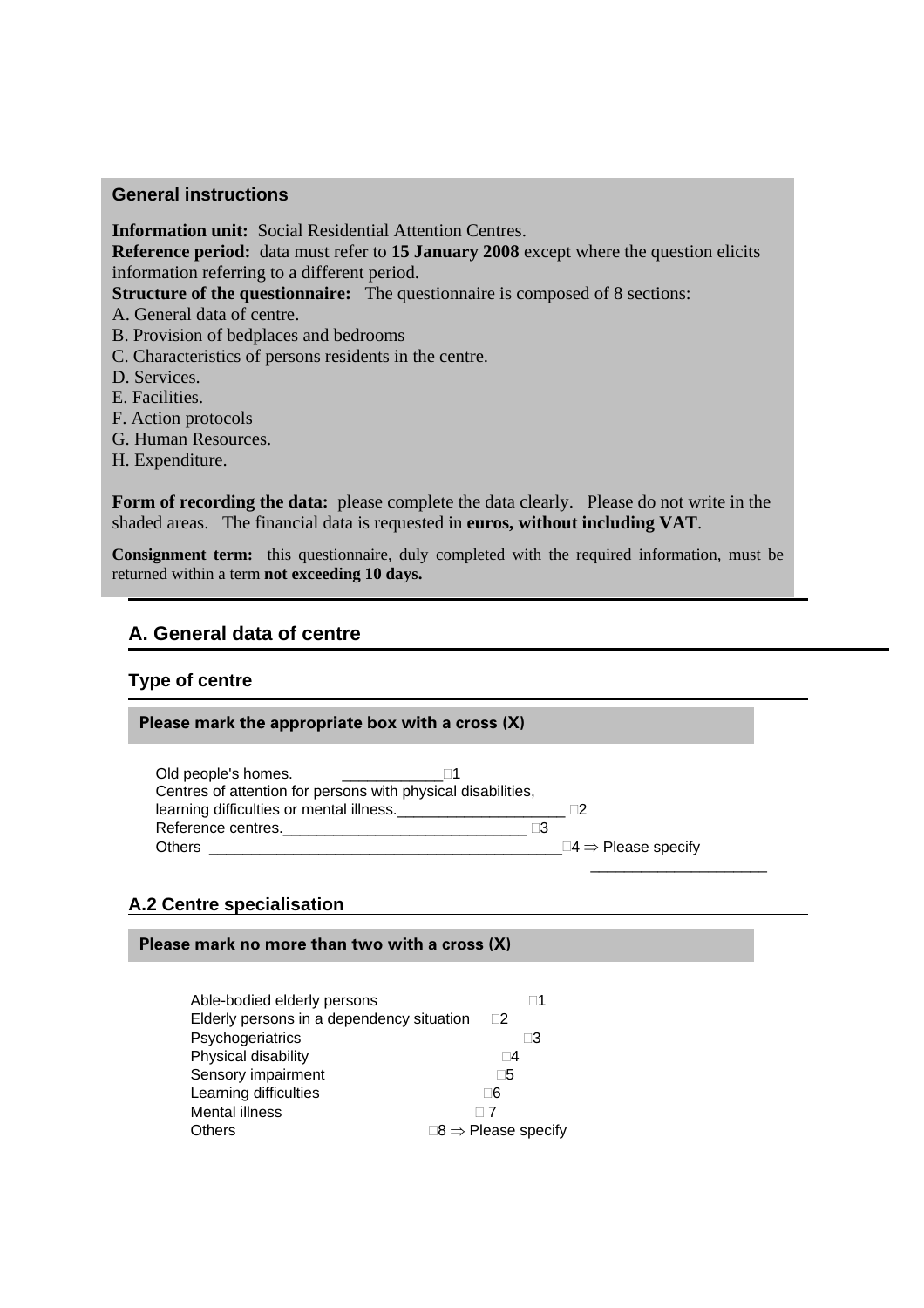# **A.3 Ownership**

**Please mark the appropriate box with a cross (X)** 

| PÚBLICA                 | <b>PRIVADA</b>         |
|-------------------------|------------------------|
| Estatal                 | 15<br>Con fin de lucro |
| Autonómica<br><b>2</b>  | I6<br>Sin fin de lucro |
| Diputación/Cabildo<br>3 |                        |
| Municipal<br>4          |                        |

#### **A.4 Management**

| $\square$ Public |  |
|------------------|--|
| Private          |  |

#### **A.5 Financing.**

| Public |  |
|--------|--|
|--------|--|

| Mixed                               | $\Box$ 2 $\Rightarrow$ Please indicate the amount of public financing as a percentage |
|-------------------------------------|---------------------------------------------------------------------------------------|
| $\lfloor \lfloor \rfloor \rfloor$ % |                                                                                       |
|                                     |                                                                                       |

Private \_\_\_\_\_\_\_\_\_\_\_\_\_\_ <sup>[3]</sup>

# **B. Provision of bedplaces and bedrooms**

- 1. Total number of bedplaces \_\_\_\_ |\_\_|\_\_|\_\_|\_\_|
- 2. Does it have subsidised bedplaces?

If  $\Box$ 1  $\Rightarrow$  Number of subsidised bedplaces  $|\underline{\hspace{1cm}}|$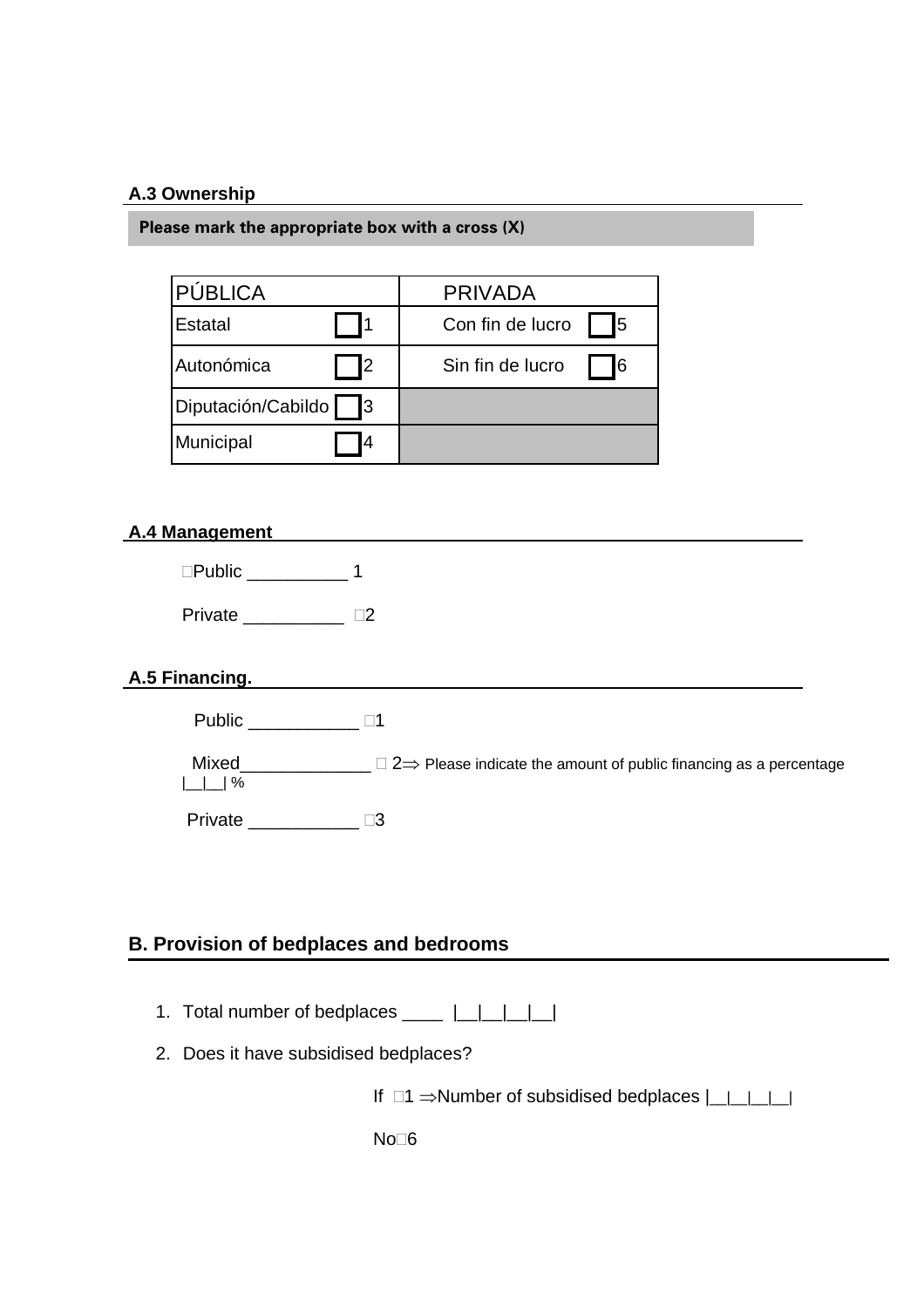3. ¿Does it have subsidised bedplaces?

If  $\Box$ 1  $\Rightarrow$  Number of subsidised bedplaces  $|\underline{\ }|$ 

 $No<sub>6</sub>$ 

- 4. Number of bedrooms\_\_\_\_|\_\_|\_\_|\_\_|\_\_|
- 5. Number of single bedrooms  $|$  | | | | |
- 6. Number of double bedrooms  $|$  | | | |
- 7. Number of triple bedrooms or larger  $\lfloor \underline{\hspace{1cm}} \rfloor \lfloor \underline{\hspace{1cm}} \rfloor \lfloor \underline{\hspace{1cm}} \rfloor$
- 8. Number of dining rooms other than the living room  $\lfloor \quad \rfloor \rfloor$

#### **C. Characteristics of persons resident in the centre**

**Please indicate the number of persons in each of the following groups. Please include only those persons resident whose stay is equal to or greater than 3 months.**

|                             | Males | Females |
|-----------------------------|-------|---------|
| From 0 to 3 years of age    |       |         |
| From 4 to 6 years of age    |       |         |
| From 7 to 15 years of age   |       |         |
| 16 to 19 years old          |       |         |
| From 20 to 44 years of age  |       |         |
| From 45 to 64 years of age  |       |         |
| From 65 to 69 years of age  |       |         |
| From 70 to 74 years of age  |       |         |
| From 75 to 79 years of age  |       |         |
| From 80 to 84 years of age  |       |         |
| From 85 to 89 years of age  |       |         |
| From 90 to 95 years of age  |       |         |
| From 96 to 100 years of age |       |         |
| 100 years old and over      |       |         |
| Total                       |       |         |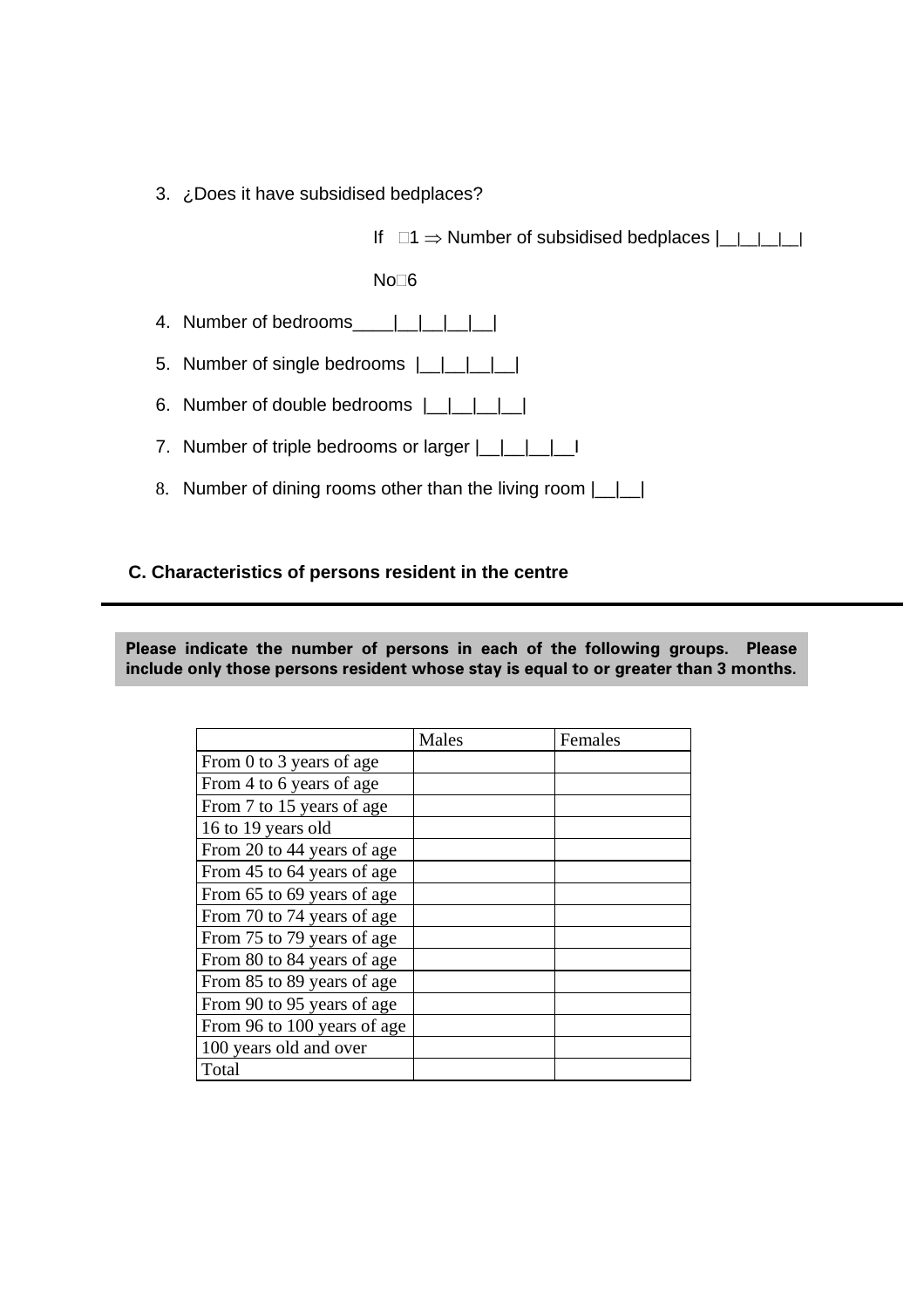# **D. Services**

#### **Please mark with a cross (x) the services provided by the centre.**

| $\Box$ 1 Escort                                         | $\Box$ 22 Cognitive stimulation |
|---------------------------------------------------------|---------------------------------|
| $\Box$ 2 Training activities                            | □ 23 Evaluation - Valuation     |
| $\Box$ 3 Rehabilitation activities                      | $\Box$ 24 Physiotherapy         |
| $\Box$ 4 Occupational therapy activities                | □ 25Occupational training       |
| 5 Socio-cultural animation                              | $\Box$ 26 Information           |
| $\Box$ 6 Assistance with everyday activities            | □ 27 Labour market insertion    |
| $\Box$ 7 Pharmaceutical assistance                      | □ 28 Sign-language interpreter  |
| $\Box$ 8 Nursing care                                   | $\Box$ 29 Laundry               |
| □ 9 Geriatric care                                      | □ 30 Logopaedia                 |
| $\Box$ 10 Medical care                                  | $\Box$ 31 Therapeutic massage   |
| $\Box$ 11 Psychological assistance                      | □ 32 Odontology                 |
| □ 12 Psychsocial assistance                             | □ 33 Guidance                   |
| $\overline{1}$ 13 Psychiatric care                      | □ 34 Chiropody                  |
| □ 14 Family social assistance                           | □ 35 Dependency Prevention      |
| $\overline{1}$ 15 Group and community social assistance | 36 Promotion of Independence    |
| □ 16 Individual social assistance                       | □ 37 Catering                   |
| $\Box$ 17 Techincal aids                                | 38 Transport                    |
| $\Box$ 18 Palliative Care                               | □ 39 Dementia / Alzheimer Unit  |
| <sup>D</sup> 19PERSONAL CARE                            | $\Box$ 40 Day unit              |
| □ 20 Personalised diet                                  | □ 41 Volunteers                 |
| $\Box$ 21 Education for health                          | 42 Others:                      |
|                                                         |                                 |

# **E. Dwelling**

#### **Please mark with a cross (x) the facilities at the centre.**

| $\vert$ <sup><math>\vert</math></sup> 1 Air conditioning | $\Box$ 4 Internet                              | $\Box$ 7 Occupational therapy |
|----------------------------------------------------------|------------------------------------------------|-------------------------------|
|                                                          |                                                | room                          |
| $\vert$ 2 Nursing room                                   | $\Box$ 5 Recreation rooms $\Box$ 8 Presence or |                               |
|                                                          |                                                | movement detection            |
|                                                          |                                                | systems                       |
| $\Box$ 3 Garden                                          | 6 Rehabilitation                               |                               |
|                                                          | room                                           |                               |

9. Total number of lavatories (including communal lavatories)**\_\_\_\_\_\_\_\_\_\_\_\_\_ |\_\_\_|\_\_\_|\_\_\_|\_\_\_|**  10. Number of adapted lavatories\_\_\_\_\_\_\_\_\_\_\_\_\_\_\_\_\_\_\_\_\_\_\_\_\_\_\_\_\_\_\_\_\_\_\_\_\_\_\_\_\_\_ |\_\_\_|\_\_\_|\_\_\_|\_\_\_|

# **F. Action protocols**

1.- Does the centre have standardised Care Protocols specifiying the actions to be performed in order to properly attend to the main needs in terms of caring for persons resident?

> Yes $\square$  1 No  $\Box 6$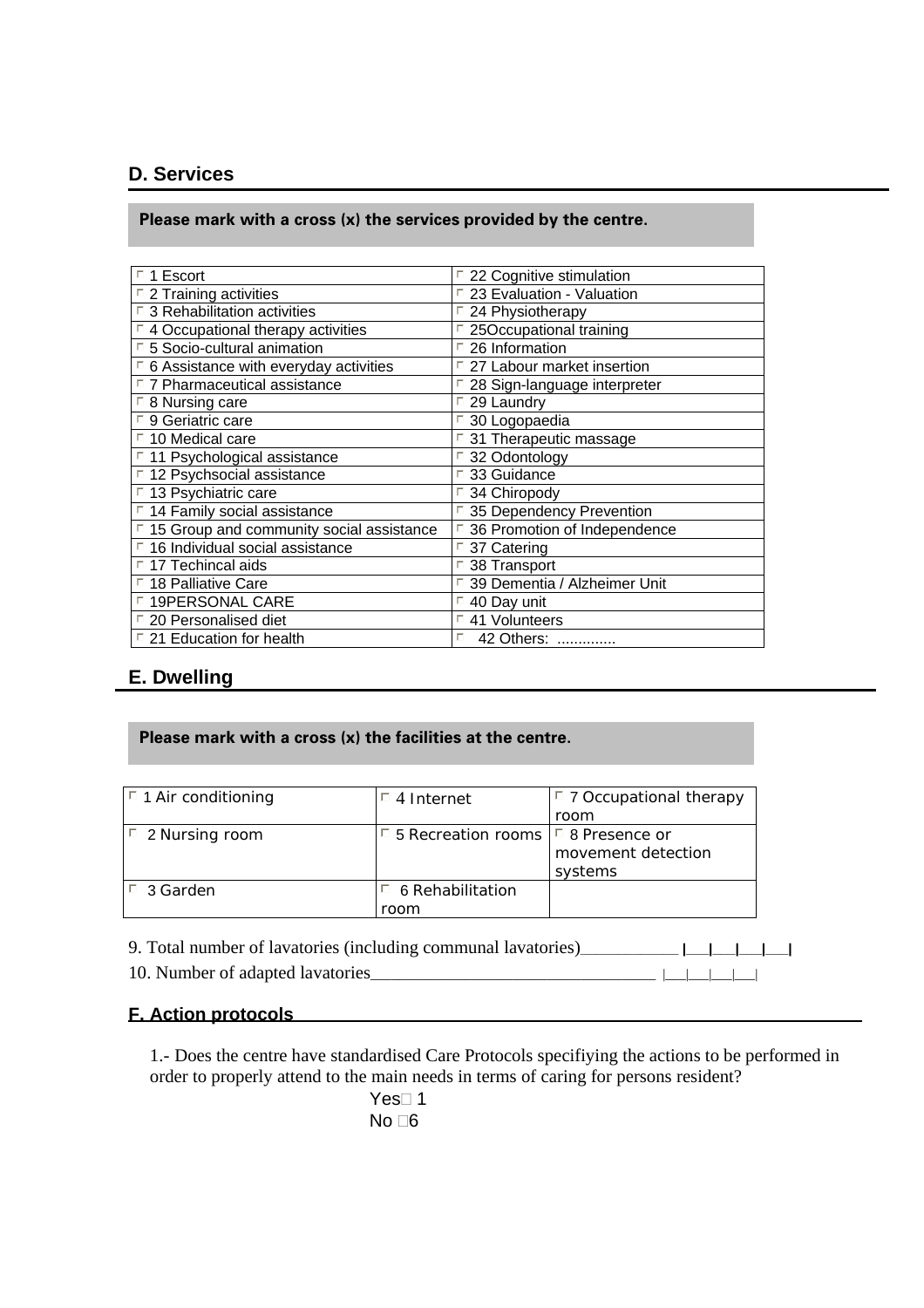2.- Is there a Personalised programme for each person resident, together with their care assessment, care plan, treatment, protocols to apply and incident records? Yes  $\Box$  1 No  $\Box$  6 3.- Is there a care protocol is place in case of falls? Yes  $\Box$ 1  $No <sub>6</sub>$ 4.- Is there a care protocol is place for the use of nappies? Yes<sup>∩1</sup>  $No <sub>6</sub>$ 5.- Is there a care protocol for monitoring the type of diet? Yes⊡1  $No <sub>6</sub>$ 6.- Is there a care protocol is place for users requiring restraint? Yes⊡1  $No \square 6$ 7.- Are there Records in place for monitoring all assistance activities and care intented for users? Yes<sup>∩1</sup>  $No <sub>6</sub>$ 

# **G. human resources**

# **G.1 STAFF**

**Please indicate the effective staff at the centre in one of the following groups. Please include voluntary staff, staff without a contract, sub-contracted staff and other regular collaborators. Please remember that the data must refer to 15 January 2008.**

| 3.- Total number of persons working full-time |  |
|-----------------------------------------------|--|
|                                               |  |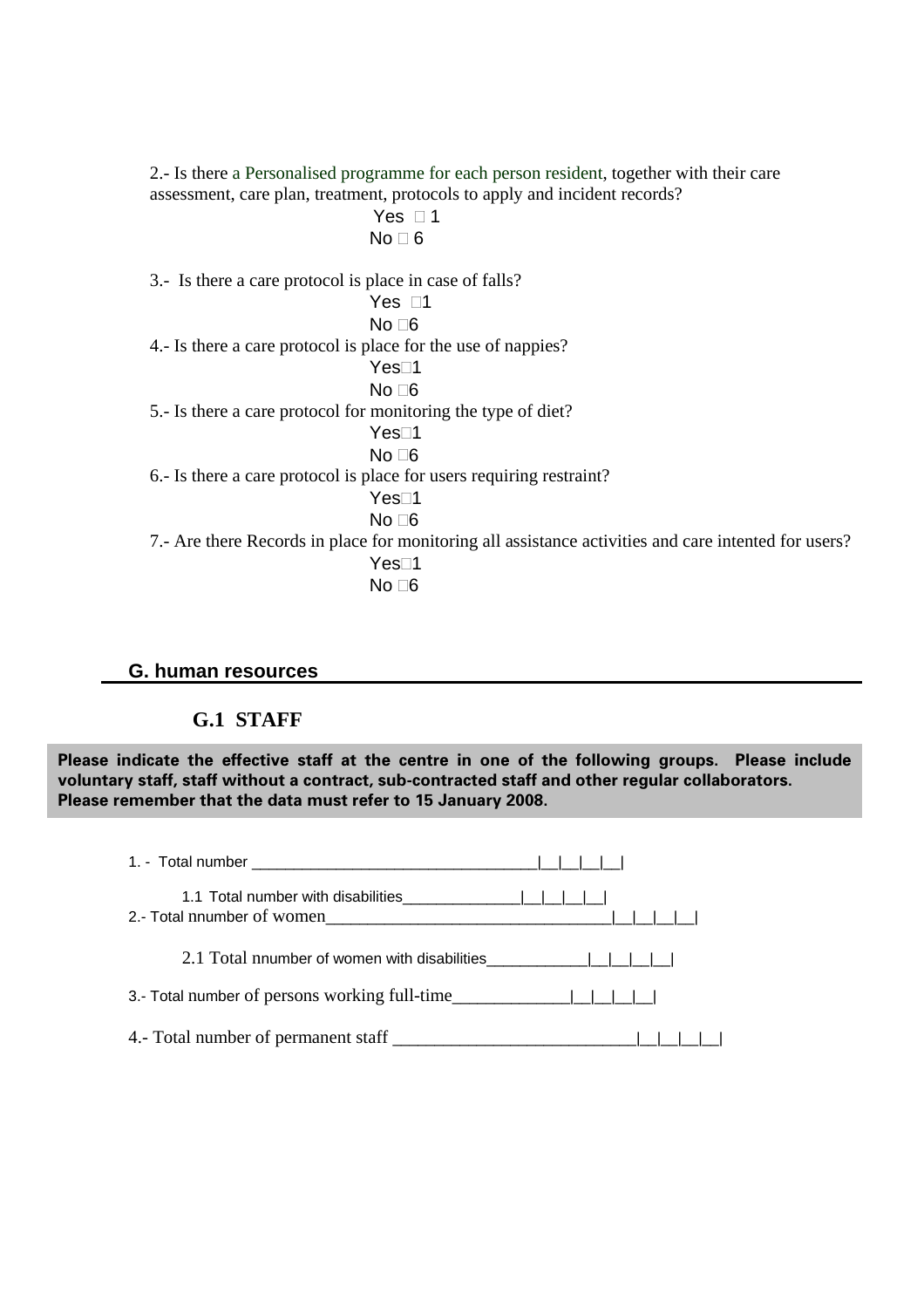# **G.1.1 Table**

|                                                               |    |           |                                    |                | 5. |
|---------------------------------------------------------------|----|-----------|------------------------------------|----------------|----|
|                                                               |    |           |                                    | 4. total total |    |
|                                                               |    | 2.        | 3. total no. no. of no. of         |                |    |
|                                                               | 1. | Total     | of                                 | personshours   |    |
|                                                               |    |           | Total no. of permanent working per |                |    |
| Professional category                                         |    | no. women | staff                              | full-time week |    |
| <b>MANAGEMENT AND SUPPORT</b>                                 |    |           |                                    |                |    |
|                                                               |    |           |                                    |                |    |
| 1. Management and administration.                             |    |           |                                    |                |    |
|                                                               |    |           |                                    |                |    |
| 2. Own maintenance and services                               |    |           |                                    |                |    |
|                                                               |    |           |                                    |                |    |
| 3. Contracted maintenance and services                        |    |           |                                    |                |    |
| 4. Others                                                     |    |           |                                    |                |    |
| <b>TEACHING</b>                                               |    |           |                                    |                |    |
|                                                               |    |           |                                    |                |    |
| 5. Teachers, Primary education teachers, classroom assistants |    |           |                                    |                |    |
| 6. Other teaching personnel                                   |    |           |                                    |                |    |
| <b>HEALTH</b>                                                 |    |           |                                    |                |    |
| 7. Nursing assistant                                          |    |           |                                    |                |    |
|                                                               |    |           |                                    |                |    |
| 8. Registered nurses                                          |    |           |                                    |                |    |
| 9. Physiotherapist                                            |    |           |                                    |                |    |
| 10. Geriatric Specialist                                      |    |           |                                    |                |    |
| 11. Psychiatric Specialist                                    |    |           |                                    |                |    |
| 12. Rehabilitation Specialist                                 |    |           |                                    |                |    |
| 13. Occupational Therapist                                    |    |           |                                    |                |    |
| 14. Other medical staff                                       |    |           |                                    |                |    |
| 15. Other health staff                                        |    |           |                                    |                |    |
| <b>PSYCHOSOCIAL</b>                                           |    |           |                                    |                |    |
| 16. Carer or assistant                                        |    |           |                                    |                |    |
| 17. Teacher                                                   |    |           |                                    |                |    |
| 18. Speech therapist                                          |    |           |                                    |                |    |
| 19. Monitors                                                  |    |           |                                    |                |    |
| 20. Adviser                                                   |    |           |                                    |                |    |
| 21. Educator                                                  |    |           |                                    |                |    |
| 22. Psychologist                                              |    |           |                                    |                |    |
| 23. Psychomotrician                                           |    |           |                                    |                |    |
| 24. Psychopedagogue                                           |    |           |                                    |                |    |
| 25. Socio-cultural animation technician                       |    |           |                                    |                |    |
|                                                               |    |           |                                    |                |    |
| 26. Social integration technician                             |    |           |                                    |                |    |
| 27. Social Worker                                             |    |           |                                    |                |    |
| 28. Other psychosocial staff:                                 |    |           |                                    |                |    |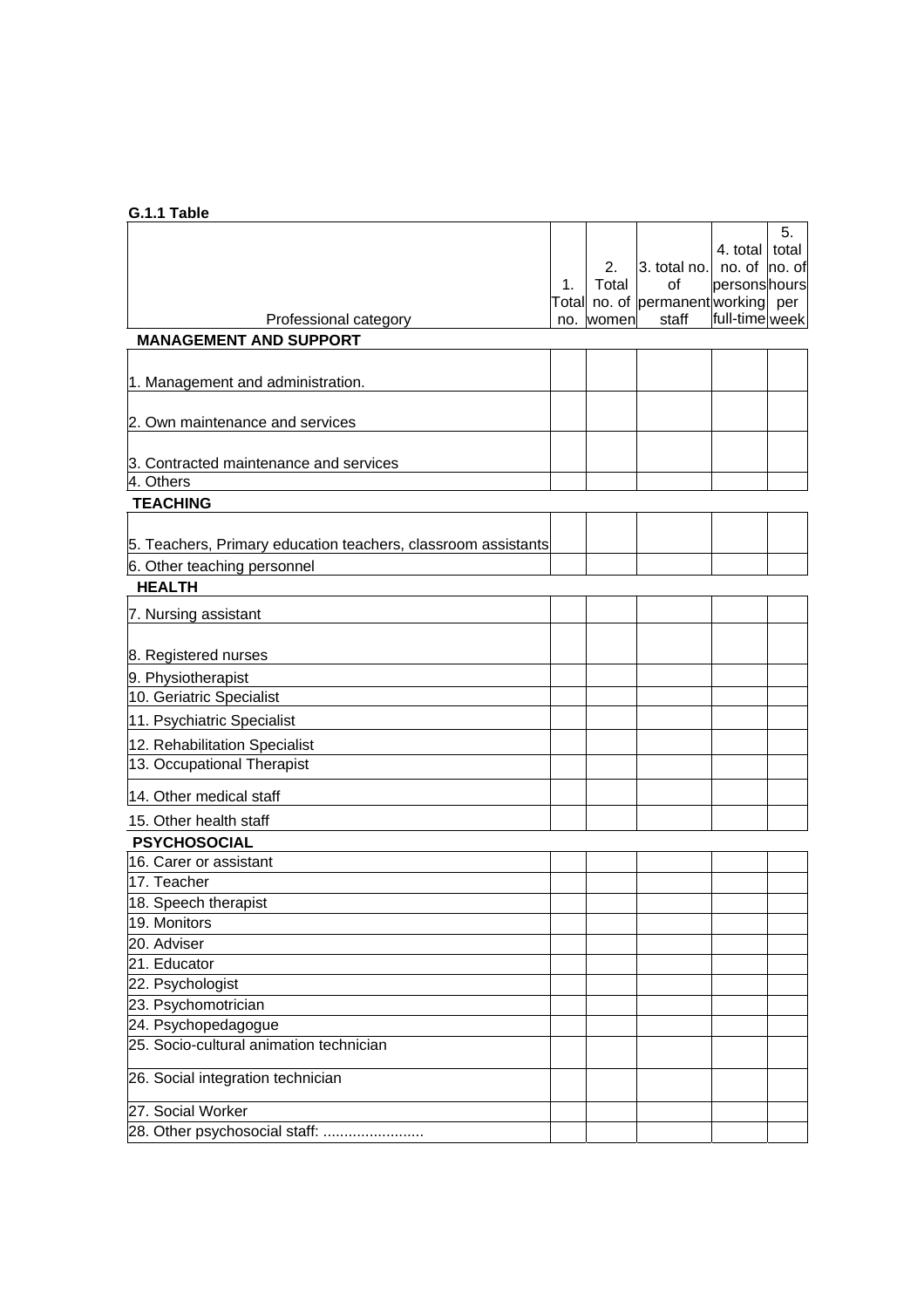# **G. 2. Activity of health and psychosocial staff in personal care**

Please estimate the percentage of the total time on a weekday of health and psychosocial y psychosocial staff (the sum must be 100%) in

|                                                          | Psychosocial staff | Health staff |
|----------------------------------------------------------|--------------------|--------------|
| % of time dedicated to assisting persons in a dependency |                    |              |
| situation with Basic Everyday Activities                 |                    |              |
| % of time dedicated to assisting persons in a dependency |                    |              |
| situation with other activities                          |                    |              |
| % of time dedicated to assisting persons not in a        |                    |              |
| dependency situation and other activities not related to |                    |              |
| assisting persons (staff meetings, training courses,     |                    |              |
| organising activities,)                                  |                    |              |

# **H. Expenditure**

 **Please indicate the current expenses in Thousands euros excluding VAT Please remember that the reference period for this section is the total expenditure for the year 2007.** 

| 1. STAFF COSTS                           | 1.a) DIRECT             | Health (Doctor, Holder of a  |                     |
|------------------------------------------|-------------------------|------------------------------|---------------------|
|                                          | <b>ASSISTANCE STAFF</b> | University Diploma in        |                     |
|                                          |                         | Nursing, Physiotherapist,    |                     |
|                                          |                         | Occupational Therapist,      | Amount ------------ |
|                                          |                         | Speech therapist, Nursing    |                     |
|                                          |                         | assistant                    |                     |
|                                          |                         | Psychosocial (Social worker, |                     |
|                                          |                         | Psychologist)                | Amount ------------ |
|                                          | 1.b) OTHER STAFF        |                              |                     |
|                                          |                         |                              | Amount ------------ |
|                                          |                         |                              |                     |
| 1. TOTAL STAFF EXPENDITURE $(1.a + 1.b)$ |                         | Amount ------------          |                     |
|                                          |                         |                              |                     |
| 2. PURCHASES                             | 2.a) EXPENDITURE        | Medicines and other          |                     |
|                                          | <b>ON MATERIALS</b>     | pharmaceutical products      | Amount ------------ |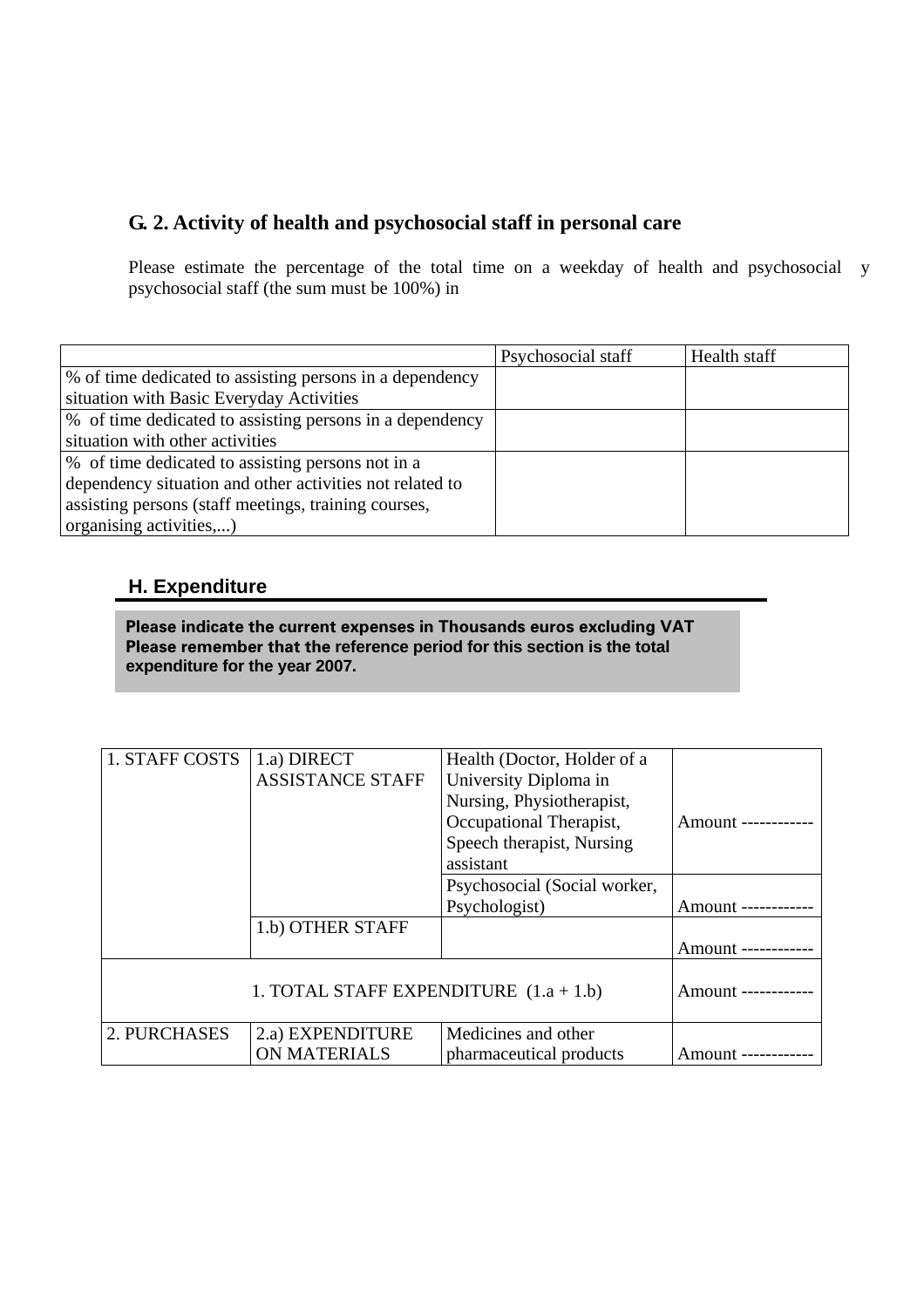|             | <b>CONSUMED</b>                           | Consumption of medical     |                     |
|-------------|-------------------------------------------|----------------------------|---------------------|
|             |                                           | material:                  |                     |
|             |                                           | Implants, ortheses and     | Amount ------------ |
|             |                                           | prostheses                 |                     |
|             |                                           | Other medical              | Amount ------------ |
|             |                                           | material consumed          |                     |
|             |                                           | (dressings, etc)           |                     |
|             |                                           |                            |                     |
|             |                                           | Other purchases (food      |                     |
|             |                                           | products, clothes and      |                     |
|             |                                           | accessories, underwear and |                     |
|             |                                           | footwear, other supplies)  | Amount ----------   |
|             | 2.b) ASSISTANCE                           |                            |                     |
|             | <b>SERVICES</b>                           |                            |                     |
|             | PROVIDED BY                               |                            |                     |
|             | <b>OTHER COMPANIES</b>                    |                            |                     |
|             | OR PROFESSIONALS                          |                            | Amount ----         |
|             | 2.c) Work                                 |                            |                     |
|             | undertaken by other                       |                            |                     |
|             | companies:                                |                            |                     |
|             | <b>SUBCONTRACTING</b>                     |                            |                     |
|             | (FOOD, CLEANING                           |                            |                     |
|             |                                           |                            |                     |
|             | AND THE LIKE)                             |                            | Amount -----------  |
|             |                                           |                            |                     |
|             | 2. TOTAL EXPENDITURE ON PURCHASING (2.a + |                            | Amount ------------ |
| $2.b + 2.c$ |                                           |                            |                     |
|             |                                           |                            |                     |

| 3. External services                                                 | Amount -----------  |
|----------------------------------------------------------------------|---------------------|
| Repairs and maintenance, Independent professional services, rentals, |                     |
| insurance, electricity and water supply and other external services. |                     |
| 4. ALLOCATIONS FOR AMORTISATION                                      | Amount ------------ |
| of tangible assets, others                                           |                     |
| 5. TAXES                                                             | Amount ------------ |
| Debentures                                                           |                     |
| <b>6. FINANCIAL EXPENDITURE</b>                                      | Amount ------------ |
| 7. OTHER MANAGEMENT EXPENDITURE)                                     | Amount ------------ |
| 8. TOTAL CURRENT EXPENSES $(1+2+3+4+5+6+7)$                          | Amount ------------ |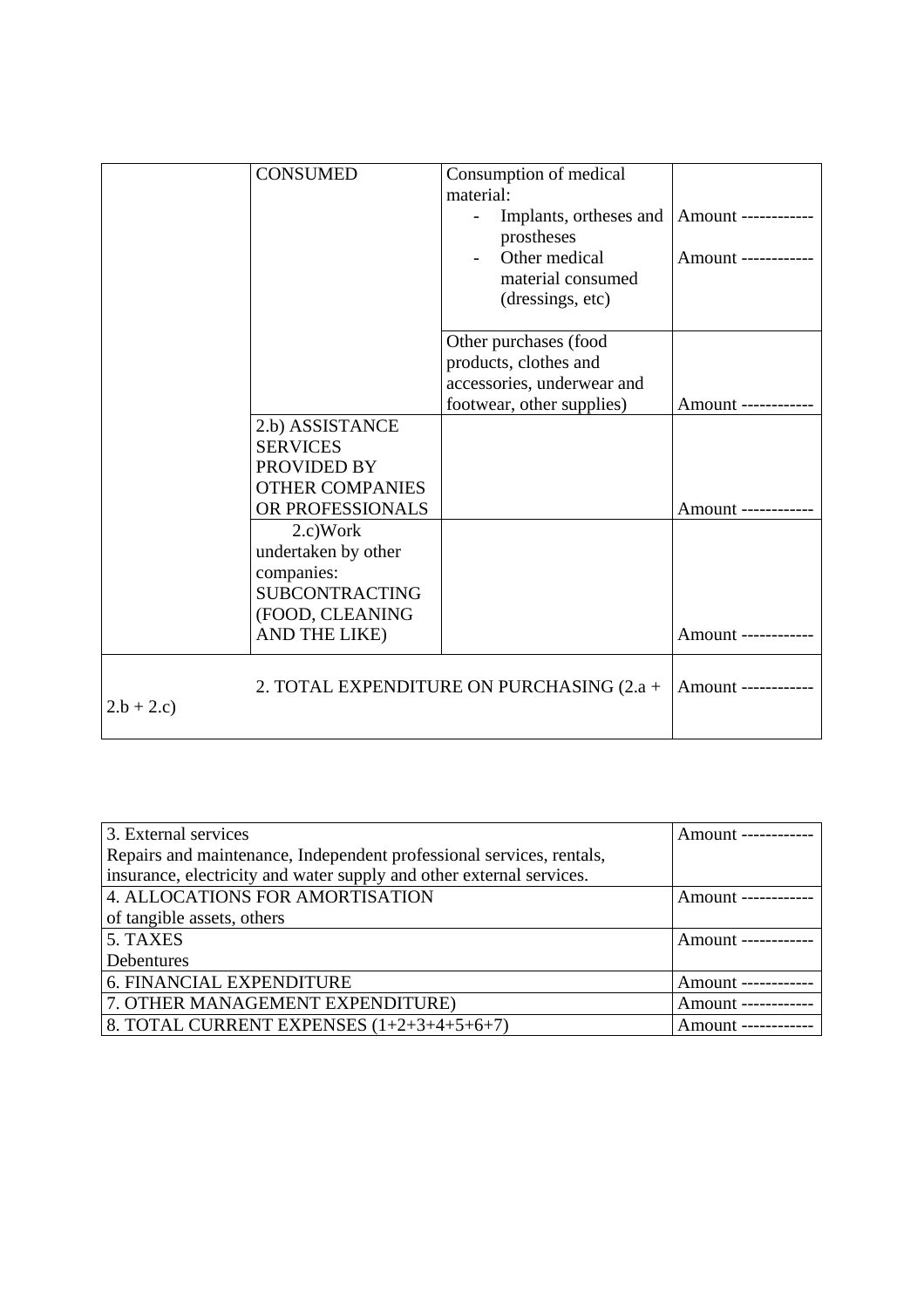# **ANNEX:**

# **DIDSS: Social Residential Attention Centres.**

# **BASIC DEFINITIONS OF RESIDENTIAL CARE CENTRES**

# **A.1 TYPE OF CENTRE**

-These are centres dedicated to temporary or permanent accommodation, where complete and continuous assistance is provided, with interprofessional socio-health assistance, for the elderly and for persons with physical and intellectual disabilties. There are different types of Residential Centres, according to the profile of the persons they cater to (they may target persons in dependency situations and persons who can care for themselves), although their essential, therapeutic, functions of complete attention and accommodation are common to all of them. The following types are considered:

- **·Residences for the elderly in a dependency situation.**
- **·Residences for the elderly who can care for themselves.**
- **·Residences for the elderly in mixed situations (dependency / self-sufficient)**
- **Centres of attention to persons with physical disabilities.**
- **Centres of attention to persons with intellectual disabilities**
- **Centres of attention to persons with mental illness.**
- **Reference centres:** These are centres that perform a dual function: direct assistance of persons with a specific type of problem, and the promotion, research and technical aid to other sector resources.
- **Others:**

# **A.2 CENTRE SPECIALISATION**

- Information will only be collected on residential social centres, **not** information on days centres.

-Residential social centres provide a prevalent type of assistance, depending on the type of centre to which they belong (assisting able-bodied elderly persons, elderly persons in a dependency situation, centres of attention for persons with physical disabilities, sensory impairment, and learning difficulties).

# **A.3 Ownership**

-**Ownership of centres** may be **"public"** or **"private"** according to the public or private nature of the **body which owns the centre**, regardless of whether who manages it.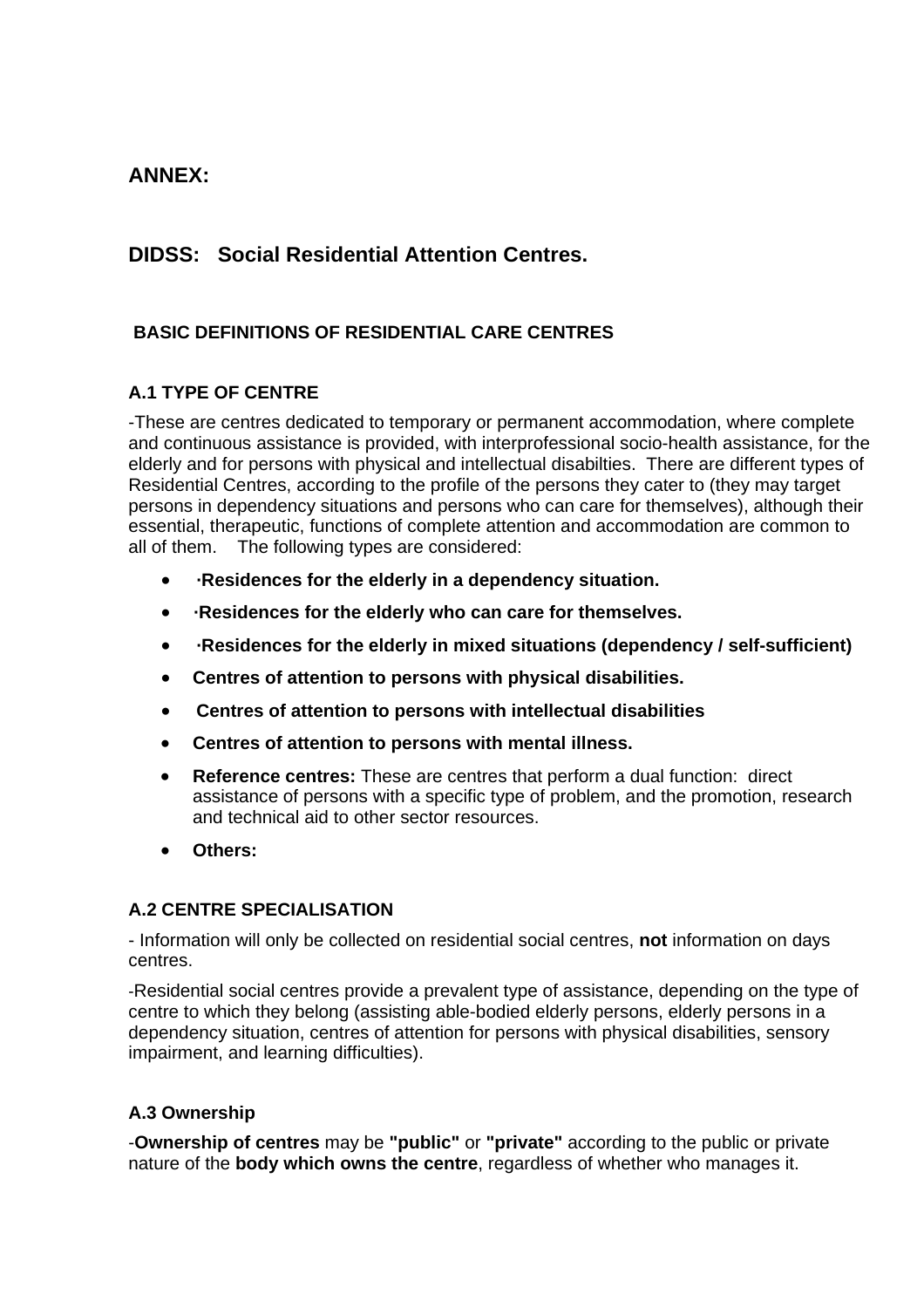-Ownership is **"public"** if it corresponds to an administrative body dependent on one or more Public administrations.

-Ownership is **"private"** if the body which owns the centre is a private body, regardless of whether it is commercial and profit-making. It may be for-profit or non-profit

### **A.4 Management**

-**Management** may be **public or private.**. It is public when this is carried out by one or more administrative bodies dependent on the General Administration of the State, on the Autonomous Community, on the Foral Administration or on the Local territorial scope.

 -**Management** is **private** when it is carried out by a private body, regardless of whether or not ownership is also private.

## **A.5 FINANCING**

-**Financing** of centres may be **public, private or mixed**. It is public if it is carried out by an administrative body dependent on the General Administration of the State, on the Autonomous Community or on the Local Administration. It is mixed if financing is carried out by one or more Public Administrations as well as by a private body, either for- or not-profit. It is private if the financing of the centre's places in exclusively private.

# **B. PROVISION OF BEDPLACES AND BEDROOMS**

-**Does it have subsidised bedplaces:** these places entail an arrangement or agreement between two or more bodies, whereby one of them undertakes to finance specific places in another body or other bodies so long as they fulfil specific requirements.

-**Subsidised places:** if they are financed by means of a subsidy. The latter is a monetary provision, not paid to beneficiaries, made by an administration or public body in order to fulfil a specific objective.

#### **HUMAN RESOURCES**

**-**Staff providing an effective service in the residential social centre as of 15 January 2008 and not the jobs appearing as part of the staff will be recorded. Voluntary staff, staff without a contract, sub-contracted staff and other regular collaborators will be included.

Collaborators is taken to mean staff who without a labour relationship with the centre, but performing an activity there by means of another type of contractual relationship.

-In the case of social centres with confinement, staff providing services in day centres will not be included.

- Staff commissioned to provide a service affiliated to another institution will not be recorded as effective staff

- Staff temporarily unable to work due to illness or maternity leave, and has someone standing in for them, will not be recorded as effective staff, whereas the replacement staff will be.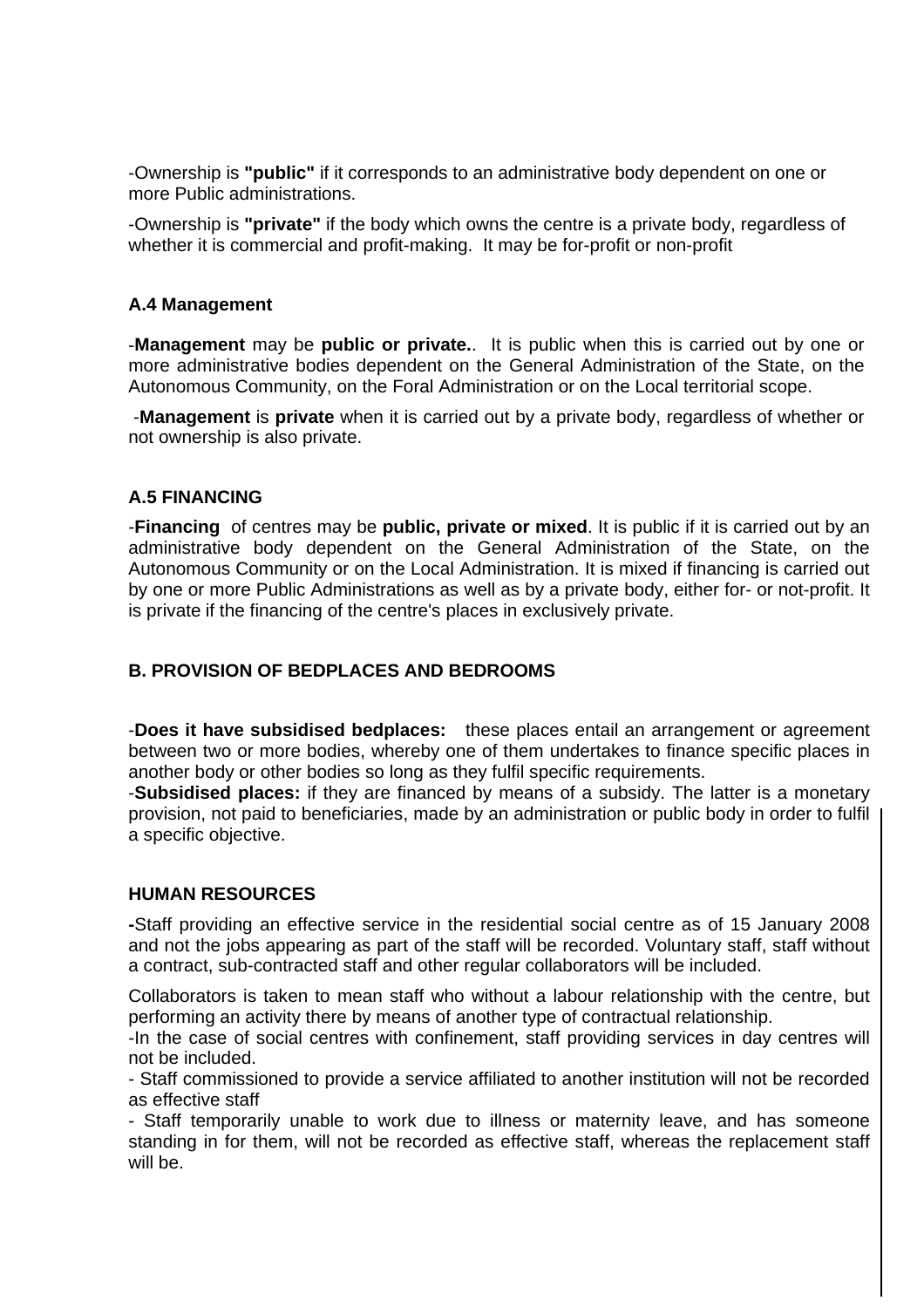- Staff on an extended leave of absence will not be recorded as effective staff.

**-** Staff linked to the centre by means of a temporary contract or commissioned at the centre will be recorded as effective staff.

-Effective staff will be specified by **professional category**. These must be exclusive, in other words, each person must be included in a single group. Those persons will be noted by virtue of the **job they perform,** regardless of the fact that their qualifications may belong in a different category.

## **- MANAGEMENT AND SUPPORT STAFF**

The following categories will be included:

**- Management and Administration -** Staff dedicated to management and/or administration of the centre, even though their qualifications are in medicine. A person included under this heading must not be included under other headings. Only those staff whose main activity is management or administration will be included. Example: a doctor who combines care work within the centre with management or administrative word will be recorded as medical staff.

**- Own maintenance and services** Maintenance and service staff linked by means of a contract or part of the staff at the centre, such as kitchen staff, cleaning staff, waiters, drivers, governors, reception staff, etc … will be included

**- Contracted maintenance and services** Staff providing a service in the centre but contracted by outside companies will be included, for example: cleaning, maintenance, laundry, kitchen and/or pantry, security staff and others.

Other support staff. Staff not included in the previous categoroes will be included.

### **-TEACHING STAFF**

Staff performing a teaching activity at the centre, such as teachers, primary education teachers, classroom assistants, etc.

#### **-MEDICAL STAFF:**

**-Medical staff (doctors):** This includes graduates in Medicine and Surgery providing a service at the centre, as of 15 January 2008. This will include: medical interns, residents, interns and voluntary helpers. They will be specified by specialisms included in the questionnaire: Geriatric Specialist, Psychiatric Specialist, Rehabilitation Specialist. Any other senior medical staff (except psychosocial **staff**) not belonging in the previous categories will be included in Other medical staff.

**-Medical staff (excluding doctors):** Holders of university diplomas in nursing (specialists and non-specialists, except psychosocial staff), nursing assistants, staff holding a qualification in physiotherapy and staff holding a qualification in occupational therapy will be included. Speech therapists not included in the psychosocial staff section will not be included. Any other staff (excluding doctors) not belonging to the previous categories and performing another medical function (except psychosocial staff) such as laboratory staff will be included in Other medical staff.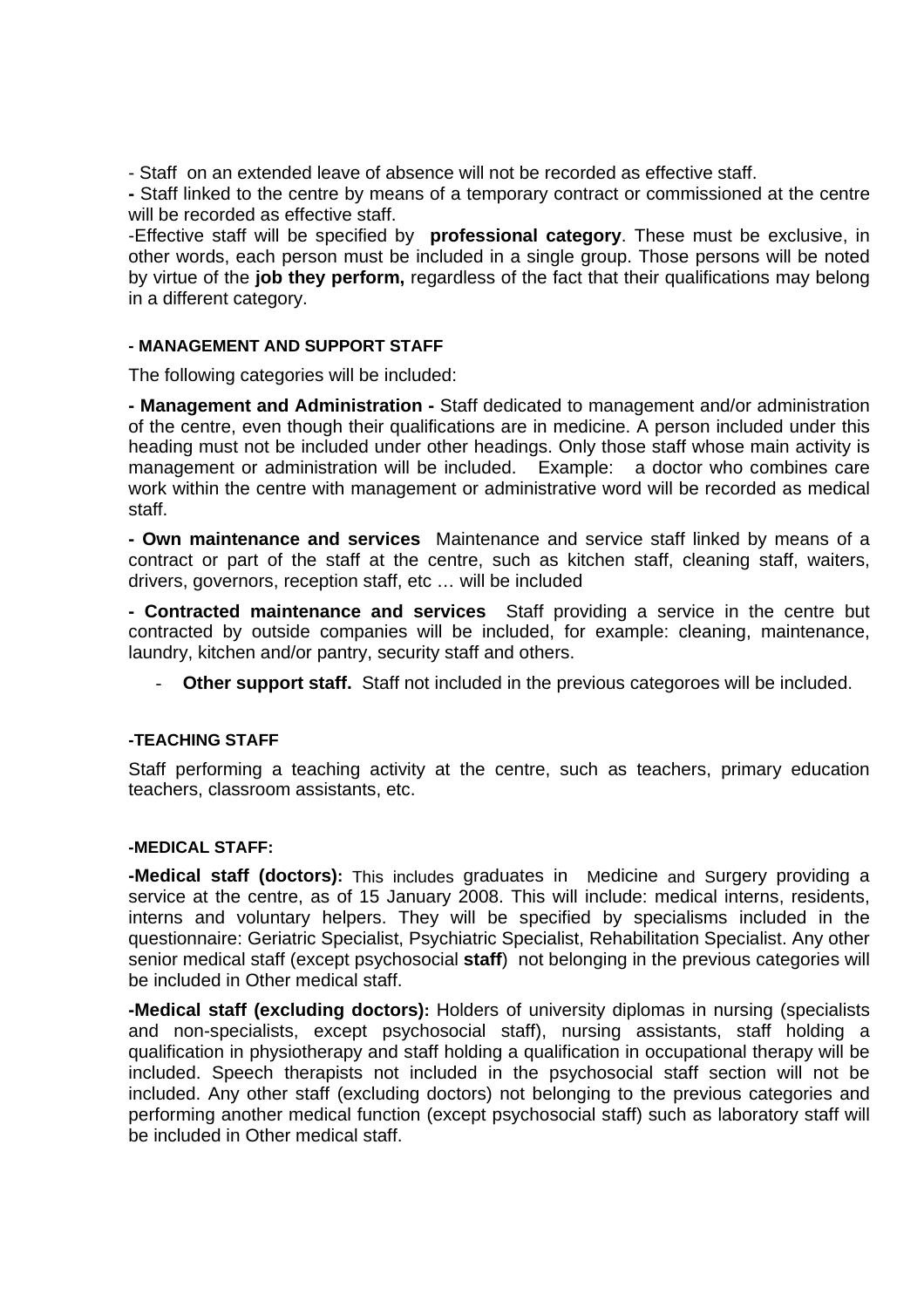# **- PSYCHOSOCIAL STAFF**

Staff dedicated to social and psychiatric care will be included, by category to which they belong: carers, assistants, teachers, speech therapists, monitors, educationalists, psychologists.

### **G.2- ACTIVITY OF HEALTH AND PSYCHOSOCIAL STAFF IN PERSONAL CARE.**

- In this section the total percentage of time on a weekday of medical and psychosocial staff dedicated to the following types of assistance will be quantified:

 a) The percentage of time dedicated to assistance by psychosocial staff will be quantified, as will health staff dedicated to assisting persons in a dependency situation in**Basic Everyday Activities** such as: support and assistance with getting up, lying down, personal hygiene, getting dressed, eating and others relating to personal care such as changes in posture, mobility, temporal-spatial guidance and incontinence support.

 b) The percentage of psychosocial and health staff time dedicated to assisting persons in a dependency situation with **Other Activities** such as using public transport (bus, train.), handling small objects (picking up coins, cutting with scissors), buying clothes or other items necessary for daily life will be quantified.

## c) **Assisting persons not in a dependency situation and other activities (scheduling, meetings, training).**

The percentage of time dedicated to persons **NOT in ein a dependency situation,** plus the percentage of time dedicated to activities not relating to assisting persons, such as staff meetings, training courses, organising activties, etc. will be estimated. In other words, the estimate of the time dedicated by health and psychosocial staff to all activities not included in the previous two sections is included, therefore the sum of the three sections (a, b and c) for each type of staff must work out 100%.

#### **H- TOTAL CURRENT EXPENSES 2007.**

**-**The purpose of this section is to ascertain the operating expenditure of the centre and its structure. The**annual total expenditure for the 2007 period** will be included.

-Residential social centres are obliged by virtue of the provisions regulating the subject, to keep accounts adhering closely to the accountancy planning standards.

-In the case of social centres with confinement which are functionally dependent on on social day centres, only **those costs corresponding to social centres with confinement will be included.** 

-It may coincide that the centre does not have accounting completely separate from the body on which it depends. Examples, *in the private sector a private centre owned by an insurance company or a public centre owned by the Regional Parliament, Municipal Council or Autonomous Community*. In these cases, some or even the whole expenditure by the centre surveyed may show as expenditure by the body on which the centre depends. Regardless of whether or not the body which has ownership pays, expenditure is to be allocated to the centre surveyed, requesting the information necessary in order to complete the questionnaire.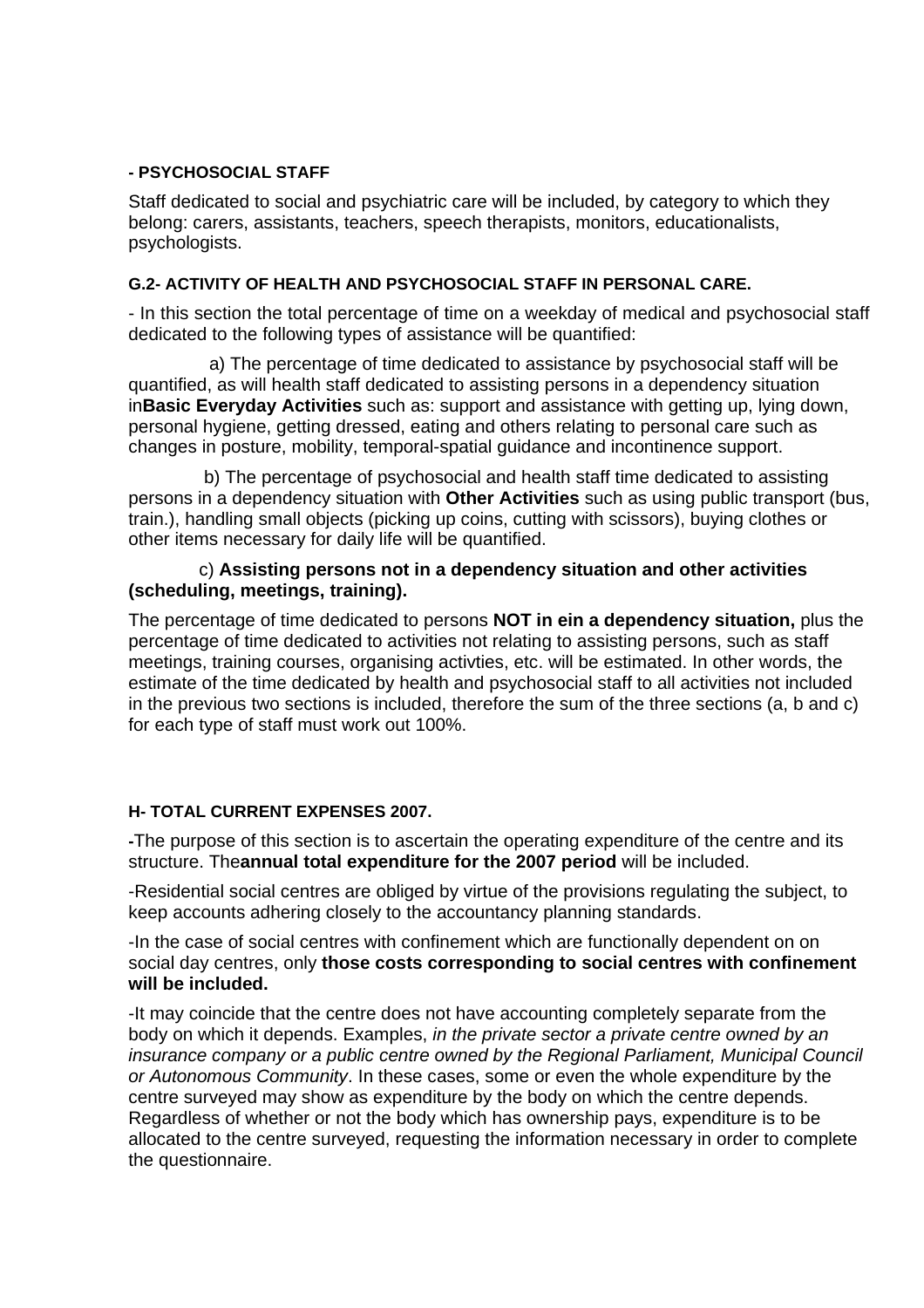-**Payment commitments acquired during during the year 2007** (except in the case of allocations for amortisation) for the concepts requested, regardless of when payment is made for these acquired commitments, will be included as expenditure.

# **1- PERSONNEL COSTS**

This also includes fixed and temporary remunerations to centre staff. These include: wages and salaries (in other words, fixed and temporary remunerations of centre staff), compensation (for dismissal or early retirment), social security, other corporate costs(contributions to complementary pension systems), and other corporate costs incurred in compliance with a legal provision, or voluntarily by the company (canteen subsidies, study grants, bonus paid for life insurance contracts, accidents, illness etc….).

This will include:

# **1.a) Direct assistance staff expenditure**:

 **a .i) Medical:** doctor, holder of a university diploma in nursing, occupational therapist, speech therapist,

nursing assistant.

**a.ii) Psychosocial** : Social worker, psychologist, etc

## **1.b) Expenditure on other staff**

# **1.5.1 Total Staff Expenditure (1.a+1.b)**

#### **2- PURCHASES**

These will be valued at acquisition price, in other words, excluding discounts, sales and commissions. Transport costs, customs and excise and taxes, excluding VAT.

Total Purchasing is divided into three sections:

#### **2.a) Expenditure on materials consumed**:

#### **i) - Medicines and other pharmaceutical products**

 **a.ii) - Medical material consumed** (implants, ortheses and prostheses, other medical material.)

 **a.iii)- Other Purchases** (food products, clothes and accessories, underwear and footwear, other supplies,

instruments and small tools, other supplies, returns of

purchases, volume discounts on purchases.

# **2.b) Assistance services provided by other companies or professionals.**

Expenditure on assistance services contracted by the centre, such as:

laboratory, imaging diagnostics, rehabilitation and others.

**2.c)Work undertaken by other companies:** subcontractors (meals, cleaning,

laundry**,** maintenance, security, others,).

#### **Total Purchases (2.a+2.b+2.c)**

In section **2.a) Expenditure on materials consumed** the following are included: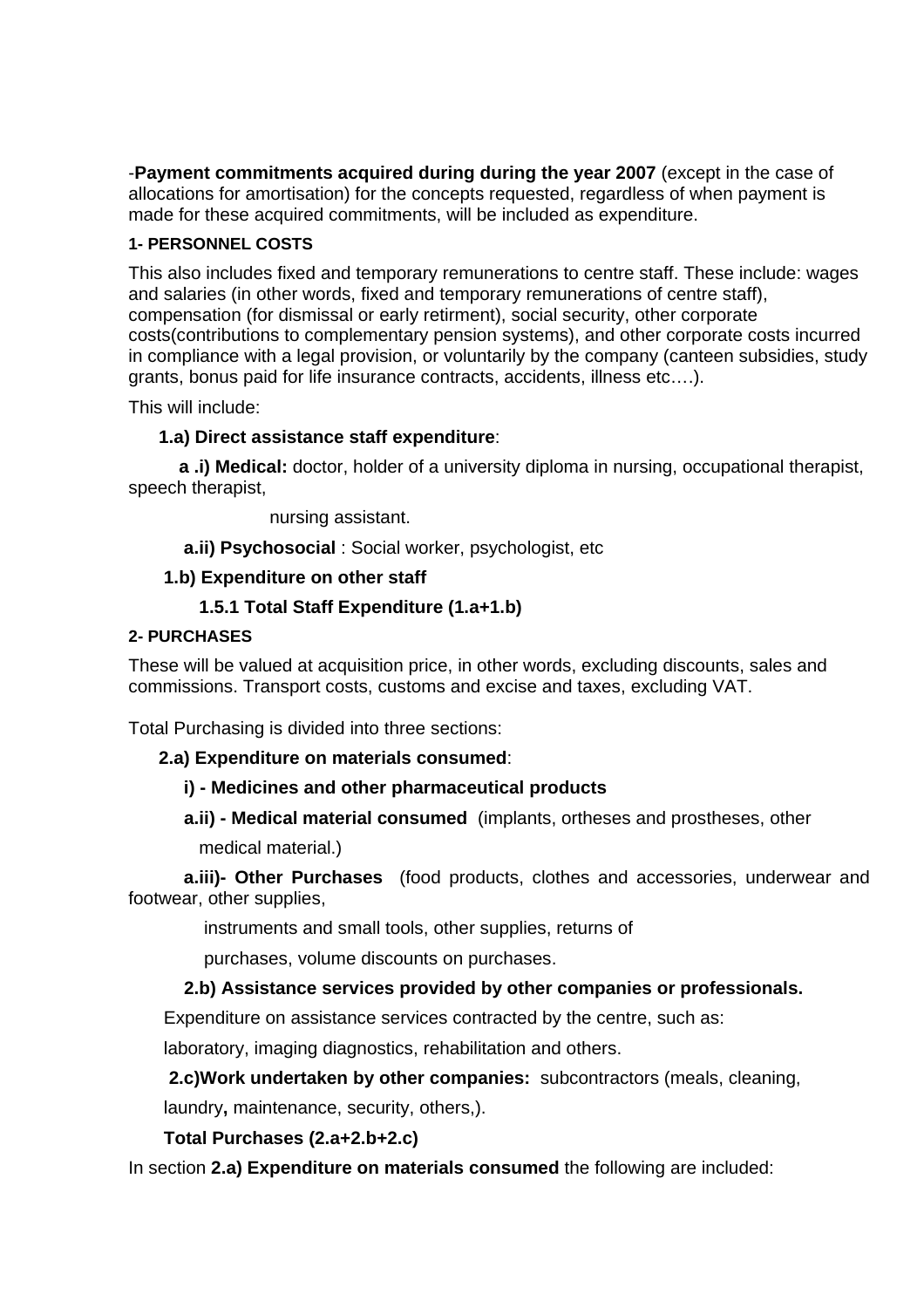En el apartado *.***a. i) Compras de Medicamentos y Productos farmacéuticos** se incluirán las compras de productos farmacéuticos, medicamentos y otros productos médicos y farmacéuticos.

In section*.***a.ii) Purchases of medical material consumed** purchases of material which, while not being a pharmaceutical, is used for assisting and caring for staff attended to at the centre are included. A distinction will be made between:

1-Implants, ortheses and prostheses.

2-Other medical material consumed: radiodiagnostics

material,

catheters, probes, dressings, sutures, other

disposable material.

In section *.***a.iii) Other Purchases** the following will be included: purchases of clinical and non-clinical instruments and tools, purchases intended to form part of food services, purchases of textil products, of other materials, of footwear, purchases of fuel, spare parts, materials for repairs and maintenance, cleaning material and toiletries, office material, remittances returned to suppliers for non-fulfilment of the order conditions, discounts subsequent to receiving the invoice, volume discounts for purchases, discounts and similar which come about due to having reached a specific order volume.

In section **2.b Assistance services provided by other companies or professionals**the value of work or services forming part of the assistance or care provided by the surveyed centre, but entrusted to other companies or professionals will be included: care and assistance services carried out by graduates and care technicians or by companies. **Arrangements** for assistance and care with other residential social centres or hospitals, with other non-residential centres, with specialists and arrangements for auxiliary assistance and care services such as the following are also included: clinical laboratories, diagnostic imaging, transporting patients, emergencies and other auxiliary services.

In section **2.c Work done by other companies or professionals** the value of work or services forming part of the package of services provided by the centre, but which are entrusted to other companies or professionals will be included: laundry, cleaning, security, catering and other services

### **3-EXTERNAL SERVICES**

Services of a varied nature acquired by the company and not included in the purchases section are included. This will include:

> -**Utilities** such as electricity and any other supply which it is not possible to store.

> -**Rest of the services \* Exterior**: research and development expenses for services entrusted to other companies, leases(accrued for the lease of furniture and buildings, taxes (fixed amounts or variables which are met through the entitlement to use or the award of use of the different expressions of intellectual property), repairs and maintenance, independent professional services, transport costs, insurance premiums, banking services and similar, advertising, public relations, other services such as travel expenses for company staff.

# **4- ALLOCATIONS FOR AMORTISATION**